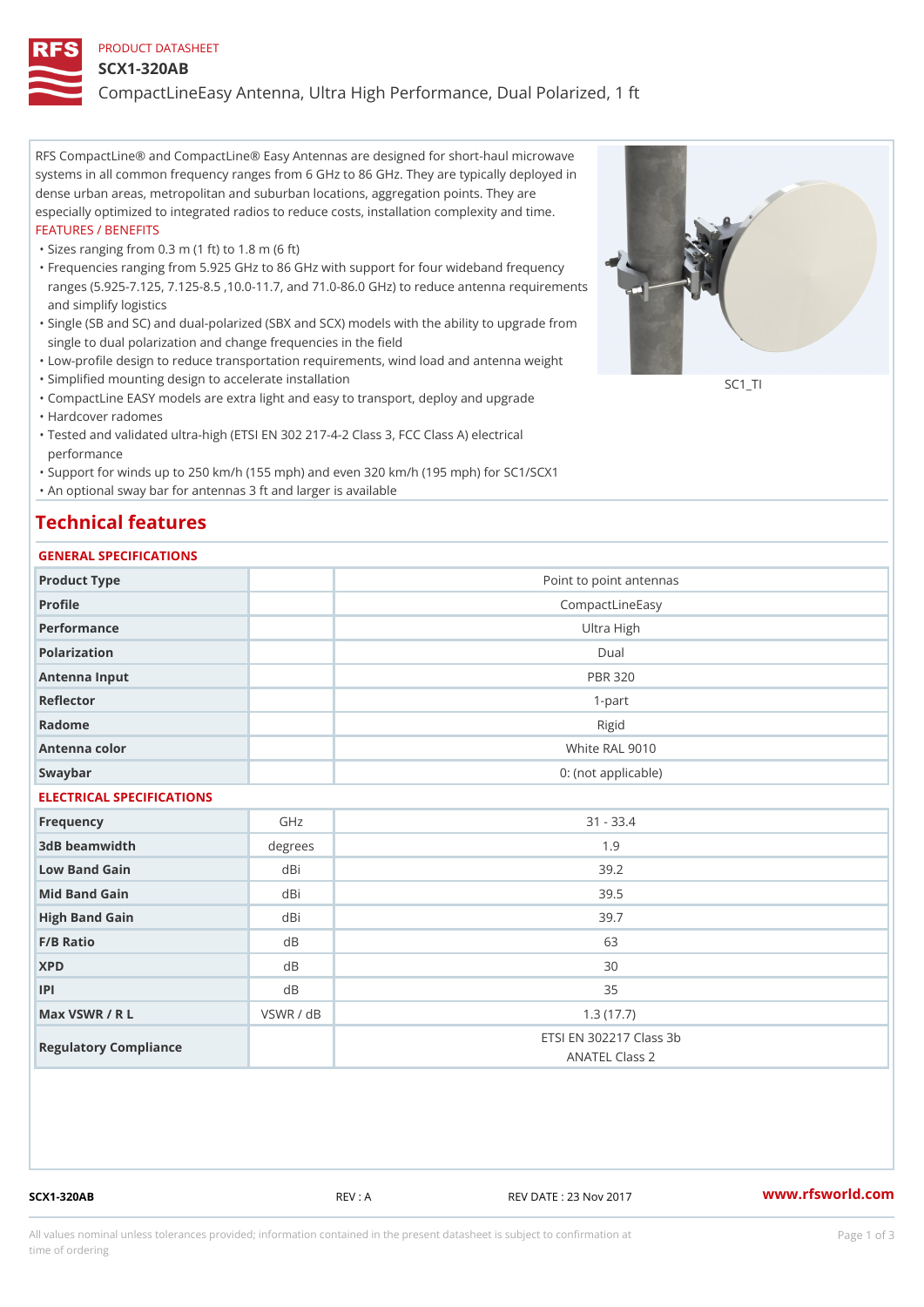# PRODUCT DATASHEET

### SCX1-320AB

CompactLineEasy Antenna, Ultra High Performance, Dual Polarized, 1 ft

| SC1/SCX1 PACKING |                                                                                                                                                                                                                                                                                                                                                                                               |                                                                                                                                                                           |                                                                                                                                           |                                              |
|------------------|-----------------------------------------------------------------------------------------------------------------------------------------------------------------------------------------------------------------------------------------------------------------------------------------------------------------------------------------------------------------------------------------------|---------------------------------------------------------------------------------------------------------------------------------------------------------------------------|-------------------------------------------------------------------------------------------------------------------------------------------|----------------------------------------------|
| $\pm$ t)         |                                                                                                                                                                                                                                                                                                                                                                                               |                                                                                                                                                                           | Forces 1ft SC                                                                                                                             |                                              |
|                  |                                                                                                                                                                                                                                                                                                                                                                                               |                                                                                                                                                                           |                                                                                                                                           |                                              |
|                  |                                                                                                                                                                                                                                                                                                                                                                                               |                                                                                                                                                                           |                                                                                                                                           |                                              |
|                  |                                                                                                                                                                                                                                                                                                                                                                                               |                                                                                                                                                                           |                                                                                                                                           |                                              |
| m m              |                                                                                                                                                                                                                                                                                                                                                                                               |                                                                                                                                                                           |                                                                                                                                           |                                              |
| m m              |                                                                                                                                                                                                                                                                                                                                                                                               |                                                                                                                                                                           |                                                                                                                                           |                                              |
| m m              | 270.5(10.65)<br>283 (11.1)                                                                                                                                                                                                                                                                                                                                                                    |                                                                                                                                                                           | Outline_1ft_CompactLineEasy                                                                                                               |                                              |
| m m              |                                                                                                                                                                                                                                                                                                                                                                                               |                                                                                                                                                                           |                                                                                                                                           |                                              |
| m m              |                                                                                                                                                                                                                                                                                                                                                                                               |                                                                                                                                                                           |                                                                                                                                           |                                              |
| m m<br>(in)      |                                                                                                                                                                                                                                                                                                                                                                                               |                                                                                                                                                                           |                                                                                                                                           |                                              |
| m m<br>(in)      |                                                                                                                                                                                                                                                                                                                                                                                               |                                                                                                                                                                           |                                                                                                                                           |                                              |
| m m<br>(in)      |                                                                                                                                                                                                                                                                                                                                                                                               |                                                                                                                                                                           |                                                                                                                                           |                                              |
|                  |                                                                                                                                                                                                                                                                                                                                                                                               |                                                                                                                                                                           |                                                                                                                                           |                                              |
|                  |                                                                                                                                                                                                                                                                                                                                                                                               |                                                                                                                                                                           | 0: (not applicable)                                                                                                                       |                                              |
|                  |                                                                                                                                                                                                                                                                                                                                                                                               |                                                                                                                                                                           |                                                                                                                                           |                                              |
|                  |                                                                                                                                                                                                                                                                                                                                                                                               |                                                                                                                                                                           | 252 (156)                                                                                                                                 |                                              |
|                  |                                                                                                                                                                                                                                                                                                                                                                                               |                                                                                                                                                                           |                                                                                                                                           |                                              |
|                  | $mm$ (in)                                                                                                                                                                                                                                                                                                                                                                                     |                                                                                                                                                                           | 114(4.5)                                                                                                                                  |                                              |
|                  | $mm$ (in)                                                                                                                                                                                                                                                                                                                                                                                     |                                                                                                                                                                           | 48 (1.9)                                                                                                                                  |                                              |
|                  |                                                                                                                                                                                                                                                                                                                                                                                               |                                                                                                                                                                           |                                                                                                                                           |                                              |
|                  |                                                                                                                                                                                                                                                                                                                                                                                               |                                                                                                                                                                           |                                                                                                                                           |                                              |
|                  |                                                                                                                                                                                                                                                                                                                                                                                               |                                                                                                                                                                           |                                                                                                                                           |                                              |
|                  | ft $(m)$                                                                                                                                                                                                                                                                                                                                                                                      |                                                                                                                                                                           | 1(0.3)                                                                                                                                    |                                              |
|                  | Elevation Adjustment<br>Azimuth Adjustment<br>Approximate Weight<br>Survival Windspeed<br>Operational Windspeed<br>optional Swaybar<br>MOUNTOUTLINE<br>$51mm(2_in)Pip@in$<br>89mm (3.5_in) Pi(pine)<br>$114$ m m (4.5 _ ir ) $\sqrt{$ ii p $\sqrt{ }$<br>(i n)<br>(in)<br>survival $wined$ ( $\vert b \rangle$ )<br>Fa Axial force<br>survival $w \nvert N$ ( $ b$ )<br>N <sub>m</sub><br>l b | degrees<br>degrees<br>Polarization Adjustment<br>degrees<br>Mounting Pipe Diameter<br>Mounting Pipe Diameter<br>kg (lb)<br>FURTHER ACCESSORIES<br>External Document Links | $km/h$ (mph)<br>$km/h$ (mph)<br>387 (15.2)<br>187(7.4)<br>165(6.5)<br>250(9.8)<br>46(1.8)<br>40(1.6)<br>354(80)<br>715 (161)<br>230 (170) | ± 15<br>± 15<br>± 5<br>5(11.02)<br>320 (198) |

All values nominal unless tolerances provided; information contained in the present datasheet is subject to Pcapgelio an atio time of ordering